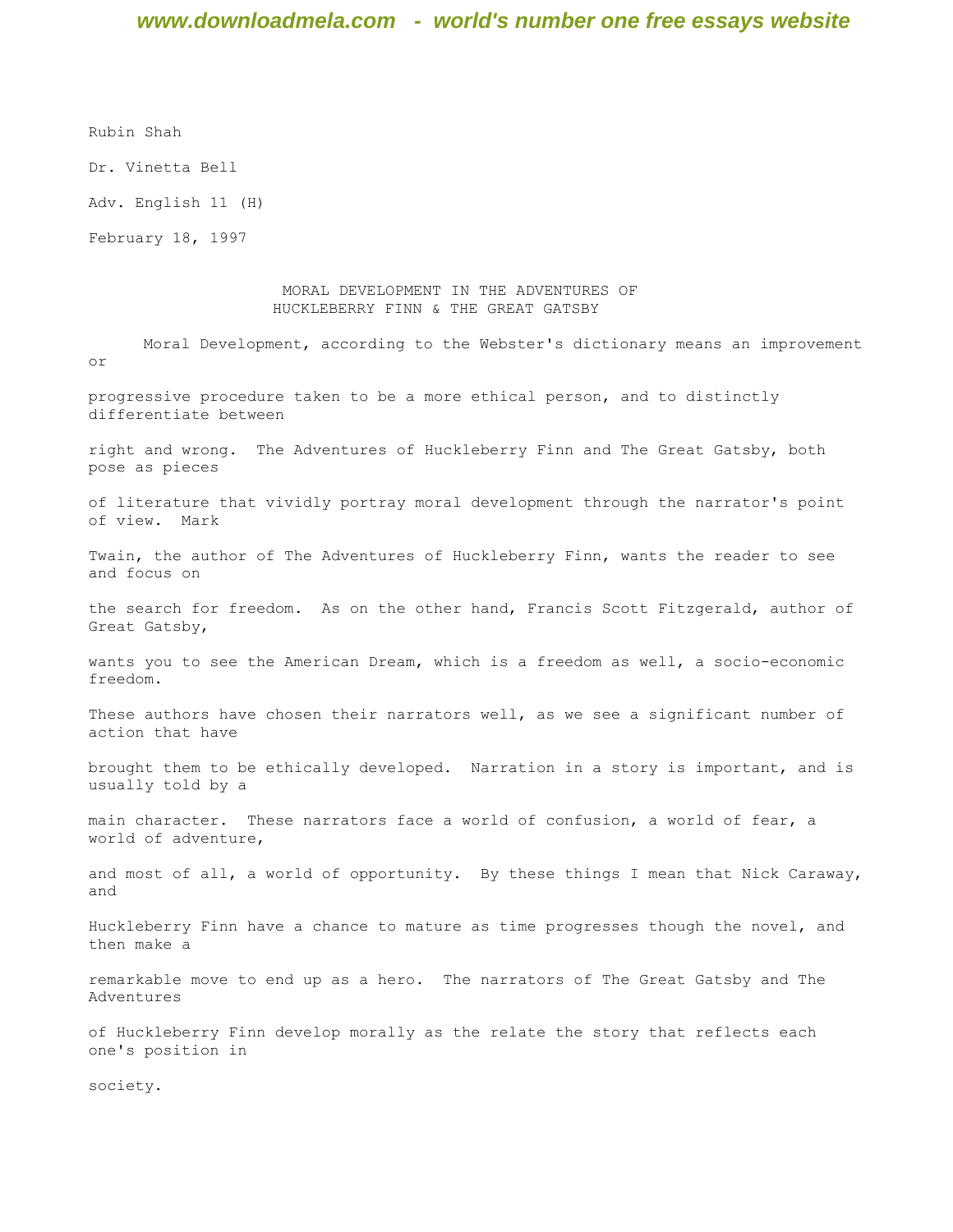The Great Gatsby, by Fitzgerald, is narrated by Nick Caraway. Nick is a

sophisticated

Shah 2

observer of character, who starts out as an amoral person. His character is a very peculiar one, because he is somewhat neutral though this whole story, especially without condemning others of what they don't have. "Whenever you feel like criticizing anyone, just remember that all the people in this world haven't had the advantages you've had". This advice was given to Nick by his father, which stuck to him ever since. This quote reflects a little bit of Nick's personality. He tends to hold judgements to himself, which opened up a lot of curious natures. He doesn't seem to be involved with what is going on , but is still aware of everyone's actions. Another character that has a major role in this story is Jay Gatsby. Gatsby is a person with a dream...the American Dream, which is done by visualization of his boyhood ambitions like those of Benjamin Franklin. Gatsby, in the story trys to test Nick's amoral position, by dragging him into an illegal business deal. Nick falls for this deal, but the admits to the fact that Gatsby stood for everything that Nick dislikes. Such as the big parties, the "living on the edge" sort of life style. "They're a rotten crowd," 'I shouted across the lawn'. "You're worth the whole damn bunch put together."..'.I've always been glad I said that. It was the only compliment I ever gave him, because I disapproved of him from the beginning to the end'. This is a quote uttered by Nick, directed to Gatsby. This confession has to with examples of the social class. Nick is coming from a poor background and made it rich through business and hard work. But in this tome-period what ever class you were born into, you stayed in there. Nick on the other hand comes from a wealthy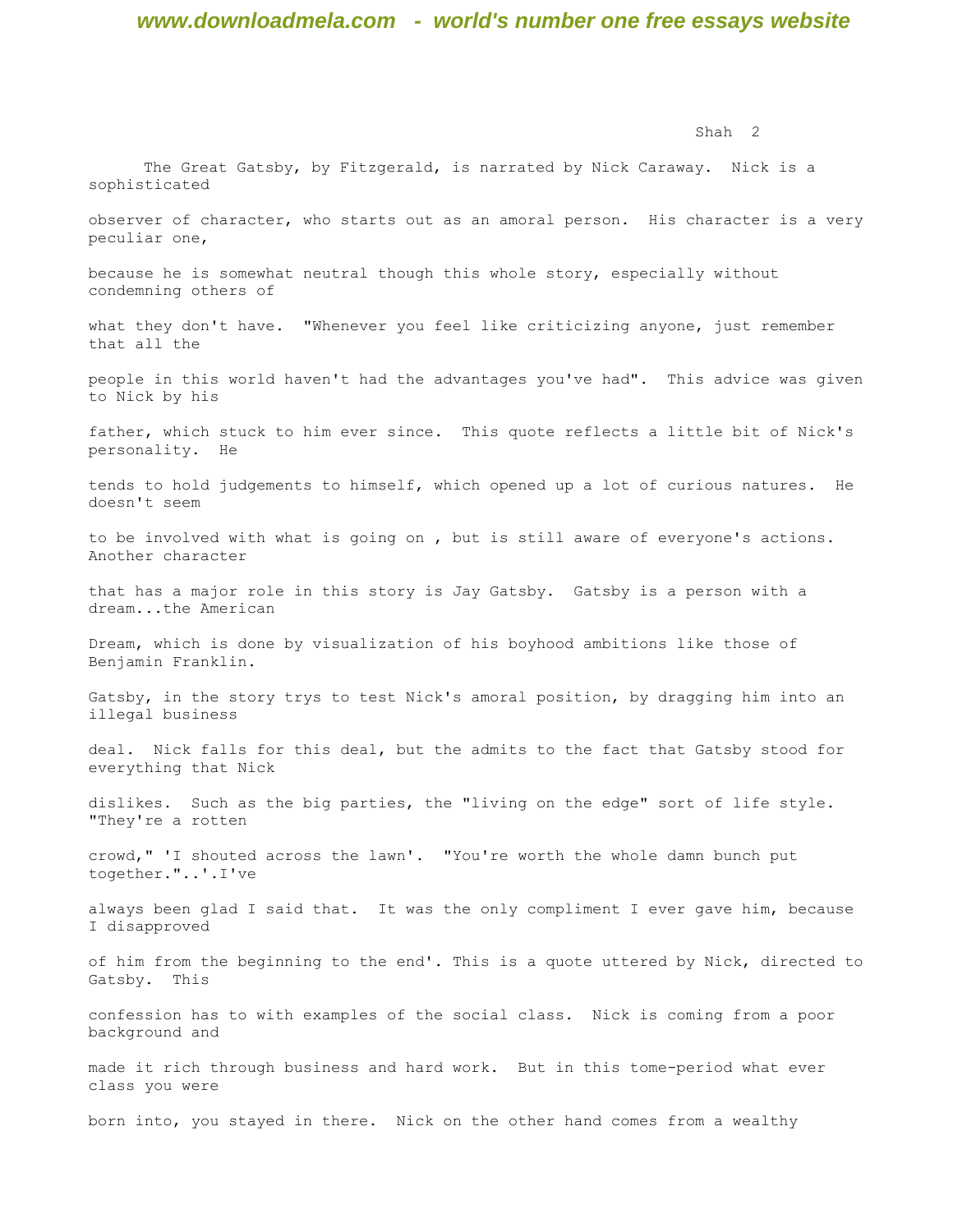background and

knows all the details to the upperclass. This example is one of many that Nick dislikes for everything that Gatsby stands for. As Nick's moral development starts to get mature, Nick finally begins to accept Gatsby as a person who is trying to search for a dream- a noteworthy one. This Shah 3 time Gatsby is after Daisy. He thinks he can win her love with his wealth. "I'm going to call up Daisy, and invite her over for tea". This is a conversation between Nick and Gatsby, Nick knows that classes won't agree, but again tends to keep his judgements to himself. Eventually as time pass, Nick and Gatsby become the best of friends, discussing everything from affairs of relationships, to affairs of business. "I thanked him for his hospitality, we were always thanking him for that...'goodbye, I enjoyed breakfast, Gatsby.' ". Fitzgerald sets up Nick, in a such a way that he wants to influence the reader to open his story with an open mind. Because an important aspect of The Great Gatsby, is that Nick is living in the present, and telling Gatsby's story after he has already passed away, which leads me to say that this moment was hard for Nick...it was loosing a best friend. "When a man gets killed I never liked to get mixed up in it in anyway. I keep out. When I was a young man it was different - if a friend of mine died, no matter how, I stuck with him to the end. You may think that is sentimental, but I mean it- to the bitter end." The Adventures of Huckleberry Finn, hereafter referred to as Huck Finn for text and Huck or Huck Finn as character, is narrated by Huck Finn. Huck is a fun-loving character who is honest most of the time, but will lie when it is necessary to save himself. The underlying theme of this novel is freedom. Moral development of the narrator is distinctly seen as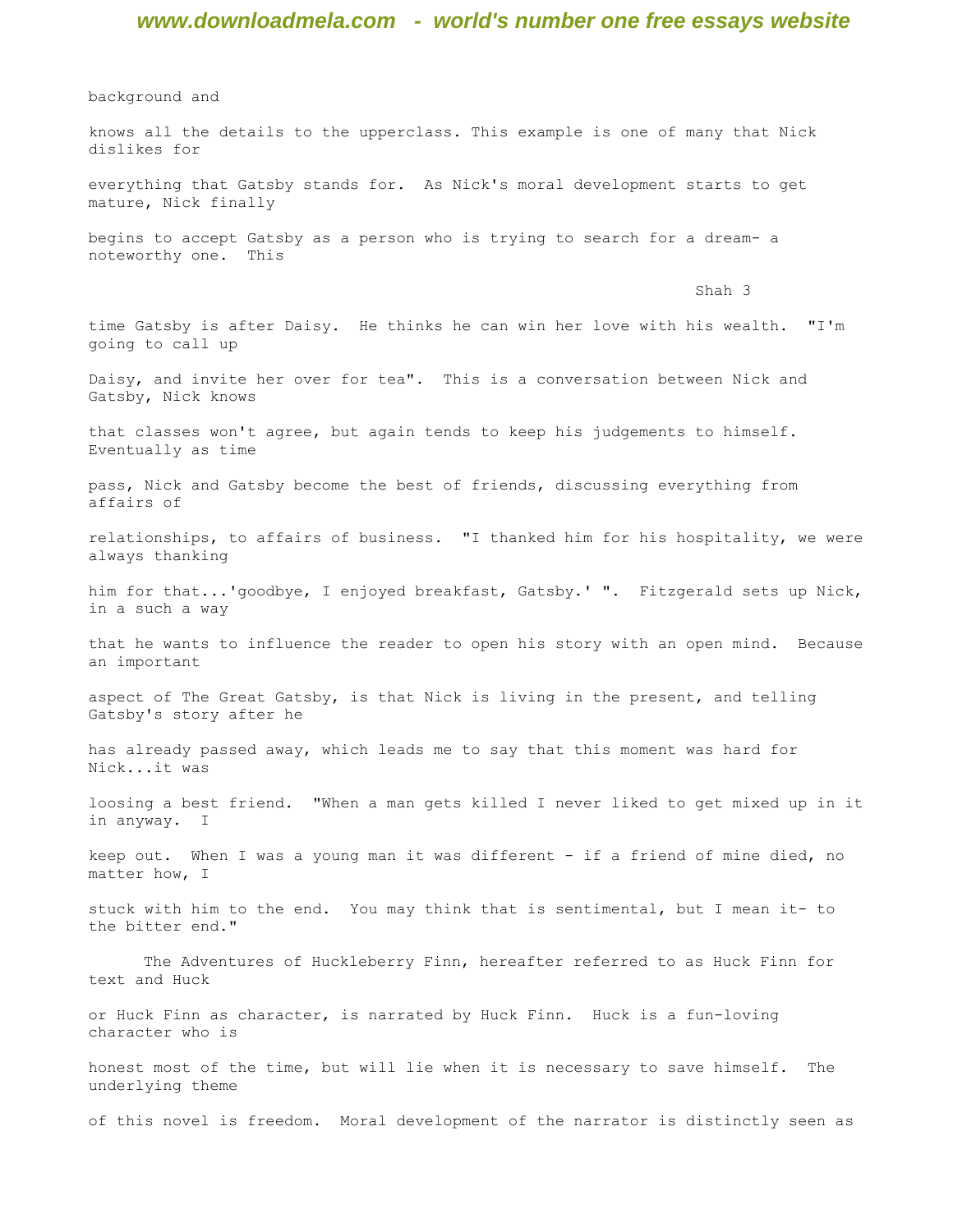time progresses.

Through this moral development he is able to bring out the reality of freedom, which Jim

possessed as a dream. Huck accepts the society's view of slavery, at first, even though he traveled

with a run-away slave. The society's view of slavery is that all slaves are part animal, and should

be treated like one, therefore they are worthless; Huck accepts this at first, but then when he runs

away, he is caught up with Jim, a runaway-slave, and Huck's views begin to change. "...you

wouldn' tell on me ef I 'uz to tell you, would you Huck?", "Blamed if I would, Jim.", "Well, I

Shah 4

b'lieve you, Huck. I - I run off .", "Jim!". This is a conversation between Jim and Huck, when

they first met in hiding, and Jim reveals that he has run away. One trick that was played on Jim,

from which Huck learned a huge lesson, was when he put snake skin on the foot of Jim's bed at

night, and its mate came and bit Jim on the foot, which led to a swollen leg for four days. "I went to the cavern to get some food, and found a rattlesnake in

there. I killed him, and curled him up on the foot of Jim's blanket, ever so natural, thinking there'd be

 some fun when Jim found him there. Well, by night I forgot about the snake, and when Jim flung himself down on the blanket while I struck a light, the snakes mate was

there, and bit him."

From this, Huck recognizes that Jim is human, and he shouldn't be tricked. He acknowledges the

fact that there is conflict between human morality and spiritual morality. Huck's perception of

human morality is that if Jim is human, and human's must be free, then Jim deserves the right to be

free. Huck views the spiritual morality as something personal. He feels that if he doesn't allow

Jim to be free, then he is going against the human cycle to be free and therefore be sentenced to

hell. To some extent this morality has to deal with listening to Jim, and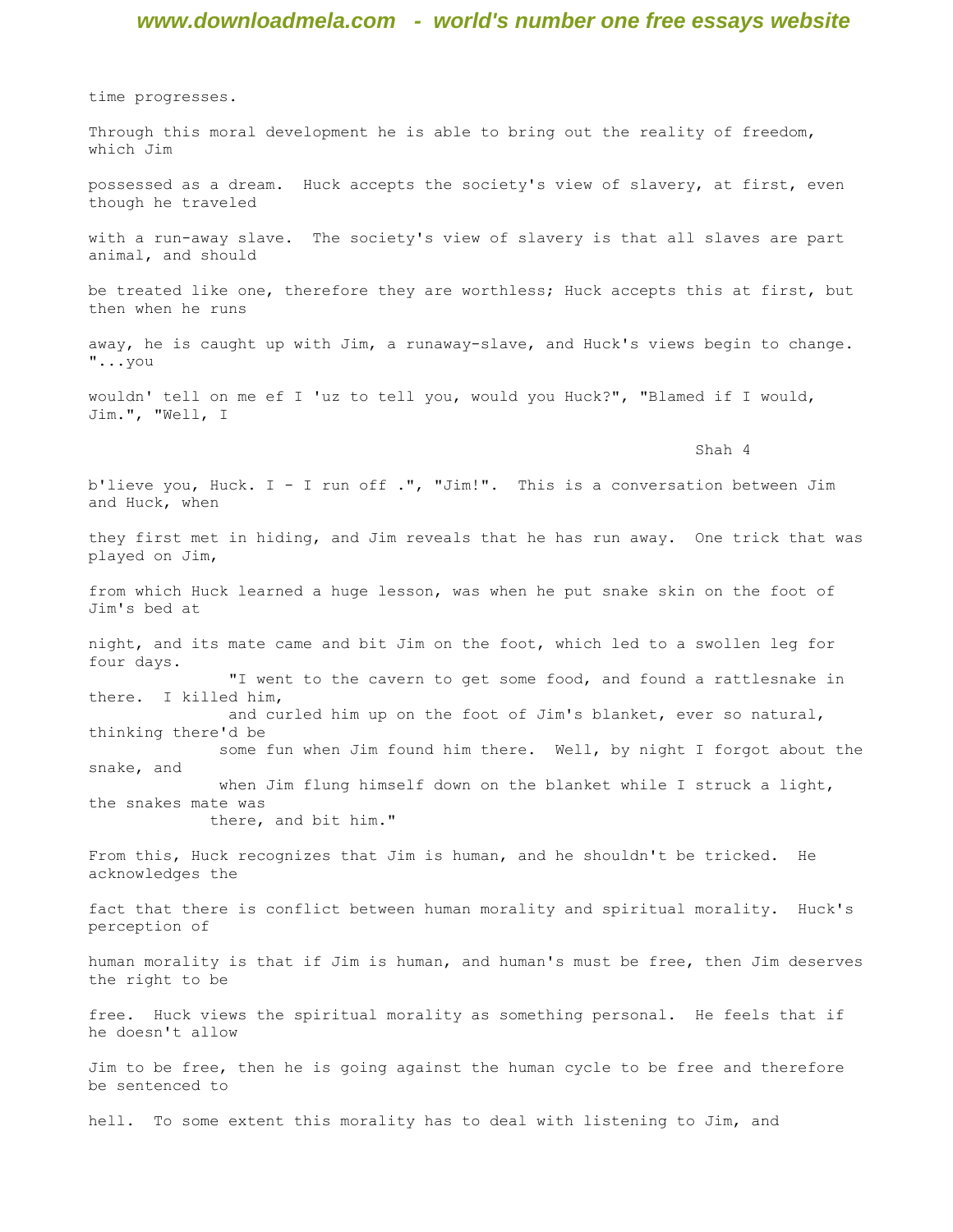considering him wise, by

knowing how to survive in the wilderness, and differentiate between good luck and bad luck.

"Jim told me to chop off the snake's head and throw it away, and then skin the body and roast a

piece of it. I done it, and he eat it and said it would help cure him...", "...and he said that

handling a snake skin was such awful bad luck. He said he druther see the new moon over his

left shoulder a thousand times than handling snake skin." Huck is talking to himself, just listening

and analyzing what Jim is saying. The fact that he has to go to hell, is something personal, and is

believed that if he doesn't allow Jim to go, then this action would take place, and vice versa with

Shah 5

Jim, if he doesn't get satisfaction from following good luck, and decides to follow bad luck, he too

believes that hell is waiting for him. These two actions are internal conflicts occurring in Huck's

mind, this makes a big step towards moral development. The major thing that this story focuses

on, is the fact that Huck permits Jim to remain free, and doesn't turn Jim in as a run-away slave.

 "Aunt Polly, she told all bout who I was, and what; and I has to up and tell how I was

 in such a tight place that when Mrs. Phelps took me for Tom Sawyer - she chipped in and said 'Oh go on and call me Aunt Sally, I used to it, now, and ain't no need to change it' - that when Aunt Sally took me for Tom Sawyer, I had to stand it..."

 "And his Aunt Polly she said Tom was right about old Miss Watson setting Jim free in her will; and so, sure enough, Tom Sawyer had gone and took all that trouble and bother to set a free nigger free! and I couldn't ever understand, before, until that minute and that talk, how he could help a body set a nigger free, with his bringing up."

Both of these novels have a series of events that lead up to moral development. In this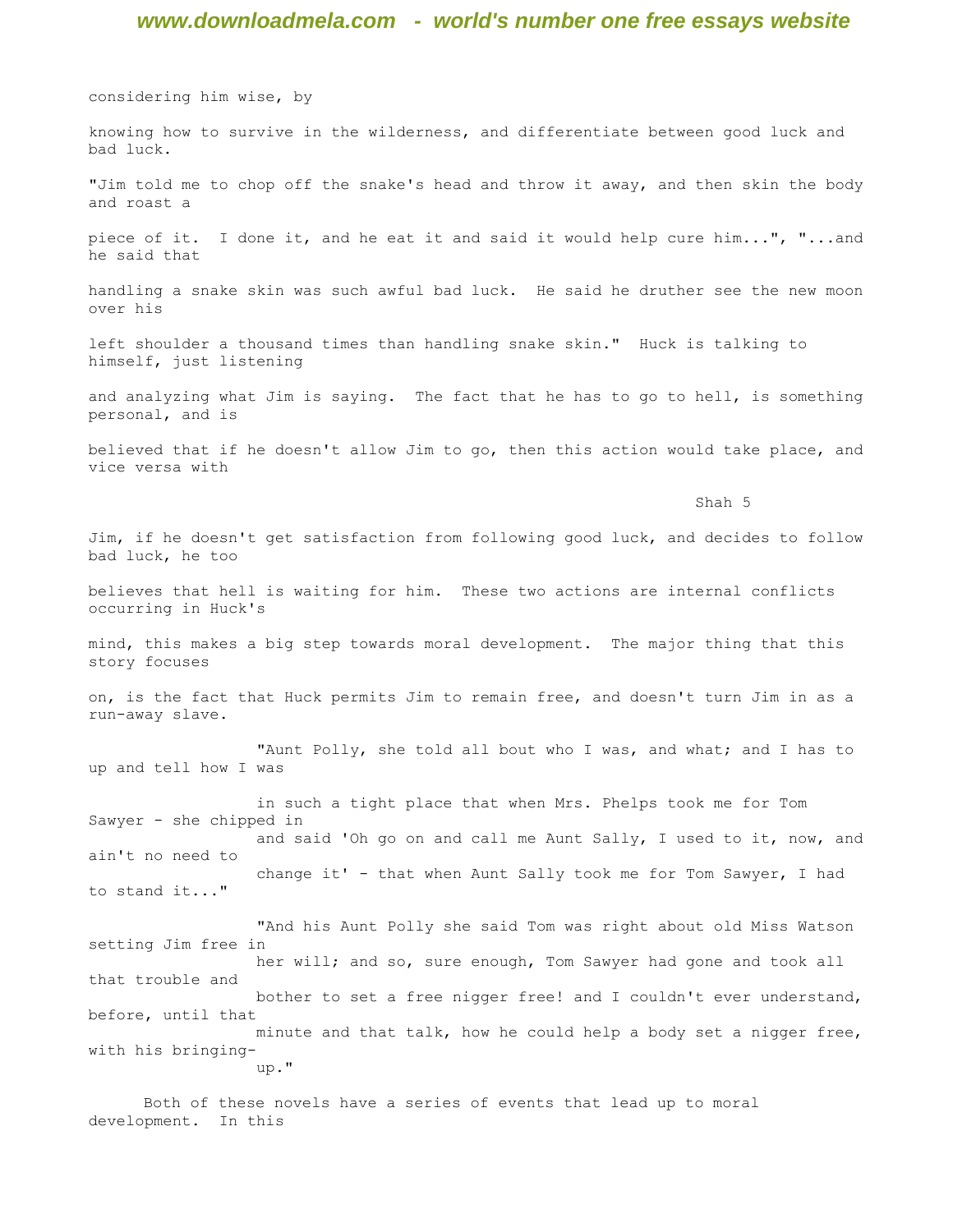case, it is the narrators who leads the progression, and is rewarded at the end. In The Great

Gatsby, Nick morally developed through the use of social class, and the socioeconomic freedom

that was present at that time. It helped Nick by giving him something to fall back on, in the sense

that the freedom was his motif for everything, and even more when he met Gatsby, but at that

time it was the American Dream. Huck Finn portrays a significant development in moral actions.

He ultimately wanted freedom for himself from his father, and for Jim, a run-away slave.

Although, these novels are different in approaching moral development, their goals for freedom is

a similarity between these two works of literature.

TABLE OF CONTENTS

| Title |                                       | Page |                |
|-------|---------------------------------------|------|----------------|
|       | 1. Introduction                       | 1    |                |
|       | 2. The Great Gatsby                   |      | $\overline{2}$ |
|       | 3. The Adventures of Huckleberry Finn |      | 3              |
|       | 4. Conclusion                         |      | 5              |
|       | 5. Works Cited                        | 6    |                |